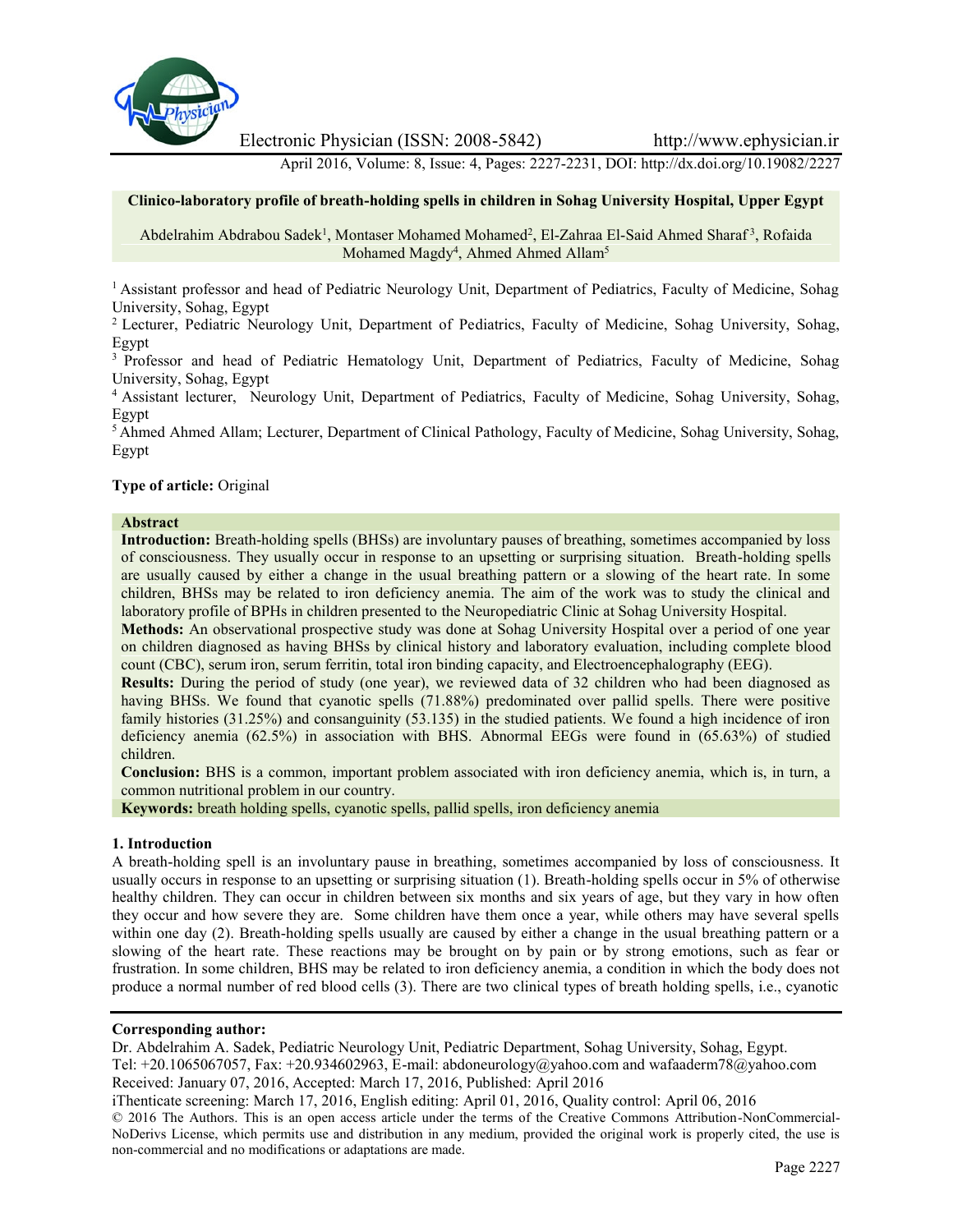(blue) and pallid (pale) spells. BHS should be differentiated from epilepsy, congenital heart disease, vasovagal syncope, prolonged QT interval, and hyperactive carotid sinus. BHS is a clinical diagnosis. EEGs are not needed for diagnosis, but they are done sometimes, especially when the semiology of the disease is unclear. The interictal EEG is normal. If a breath-holding spell is captured on an EEG, initially there is a slowing of the EEG's background. As the child become bradycardic, further slowing and suppression of the EEG's background become apparent at the time subsequent or concomitant asystole. As the child regains consciousness, there is a rapid return of the EEG's background to normal (4). It is not known exactly how ID causes breath-holding spells, but it has been proposed that iron has a role in catecholamine metabolism and in the functioning of enzymes and neurotransmitters in the central nervous system. Iron has an important role in the regulation of neurologic functions, and it may reduce the level of monoamine oxidase in the brain and since this enzyme regulates many brain activities, a deficiency may have adverse effects on the brain's functions (5).

# **2. Material and Methods**

This study was a descriptive, hospital-based study done in the Neuropediatric Outpatient Clinic at Sohag University Hospital over a one-year period. All children who presented with breath holding spells during the study period were included in the study. The diagnosis of BHS was made clinically by a pediatrician based on the history given by the children's mothers and on the personal observation of the spells. A "spell" was defined as the stoppage of the child's breathing during expiration after a deep inspiration while crying. The spells were classified into cyanotic and pallid spells. The study was approved by the Research Ethics Committee at Sohag Faculty of Medicine, and verbal consent was obtained from the children's guardians. The study was conducted in accordance with The Code of Ethics of the World Medical Association (Declaration of Helsinki) for experiments involving humans. A detailed history was taken for each patient included in the study, and a thorough clinical examination was conducted with special emphasis on the patient's personal history, including age and gender, complaint (i.e., type of BHS, its duration and the provoking factors), family history of similar conditions and consanguinity, and developmental history. The following laboratory investigations were conducted for the studied group: 1- complete blood count (CBC) was done by Abbott Cell Dyn Ruby analyzer, Abbott Diagnostic, Abbott Park, IL, USA; 2- serum ferritin (normal ferritin ranges from 6-60 ng/ml; 3- serum iron (normal serum iron in children ranges from 37-145 μg/dL; 4- total iron binding capacity (normal TIBC ranges from 250-350 μg/dL; electroencephalogram (EEG) was done for all eligible patients. Clinical, laboratory, and EEG data were entered into the SPSS software package, version 10, for descriptive statistics. The results of the study were expressed as mean with standard deviation and range for continuous variables and as percentages for discrete variables.

# **3. Results**

During the period of study (one year), 32 children were diagnosed with breath holding spells by clinical and laboratory evaluation in the Neuropediatric Outpatients' Clinic at Sohag University Hospital. The mean age was 19.95 months with an age range from four months to four years. Concerning the gender distribution, 19 of the children were males (59%), and 13 were females (41%) (Table 1).

| Characteristics                    |                  | Summary statistics |  |
|------------------------------------|------------------|--------------------|--|
| Age (months); Mean $\pm$ SD        |                  | $19.95 \pm 12.17$  |  |
| Gender; $n$ $(\%)$<br>Female       |                  | 13(40.63)          |  |
|                                    | Male             | 19 (59.38)         |  |
| Type of HBS; $n$ $(\%)$            | Cyanotic         | 23 (71.88)         |  |
|                                    | Pallide          | 9(28.13)           |  |
| Provocating factors                | Anger            | 1(3.13)            |  |
|                                    | Anger $&$ crying | 4(12.5)            |  |
|                                    | Crying           | 27 (84.38)         |  |
| Duration in minutes; Mean $\pm$ SD |                  | $3.74 \pm 3.34$    |  |

**Table 1.** Characteristics of the studied children

Concerning the type of BHS of the studied children, 23 of them had cyanotic BHS (71.88%), and nine of them had pallide BHS (28.13%). Provocating factors were crying in 27 patients (84.38%), anger and crying in four patients (12.50%), and anger only in one patient (3.13%). The duration of the spells ranged from 0.17 to 15 minutes (mean 3.74 minutes) (Table 1). Delayed motor milestones were noted in six patients (18.75%). Delayed speech was noted in 21 patients (34.38%) (Table 2). A family history of similar condition was present in 10 patients (31.25%) and a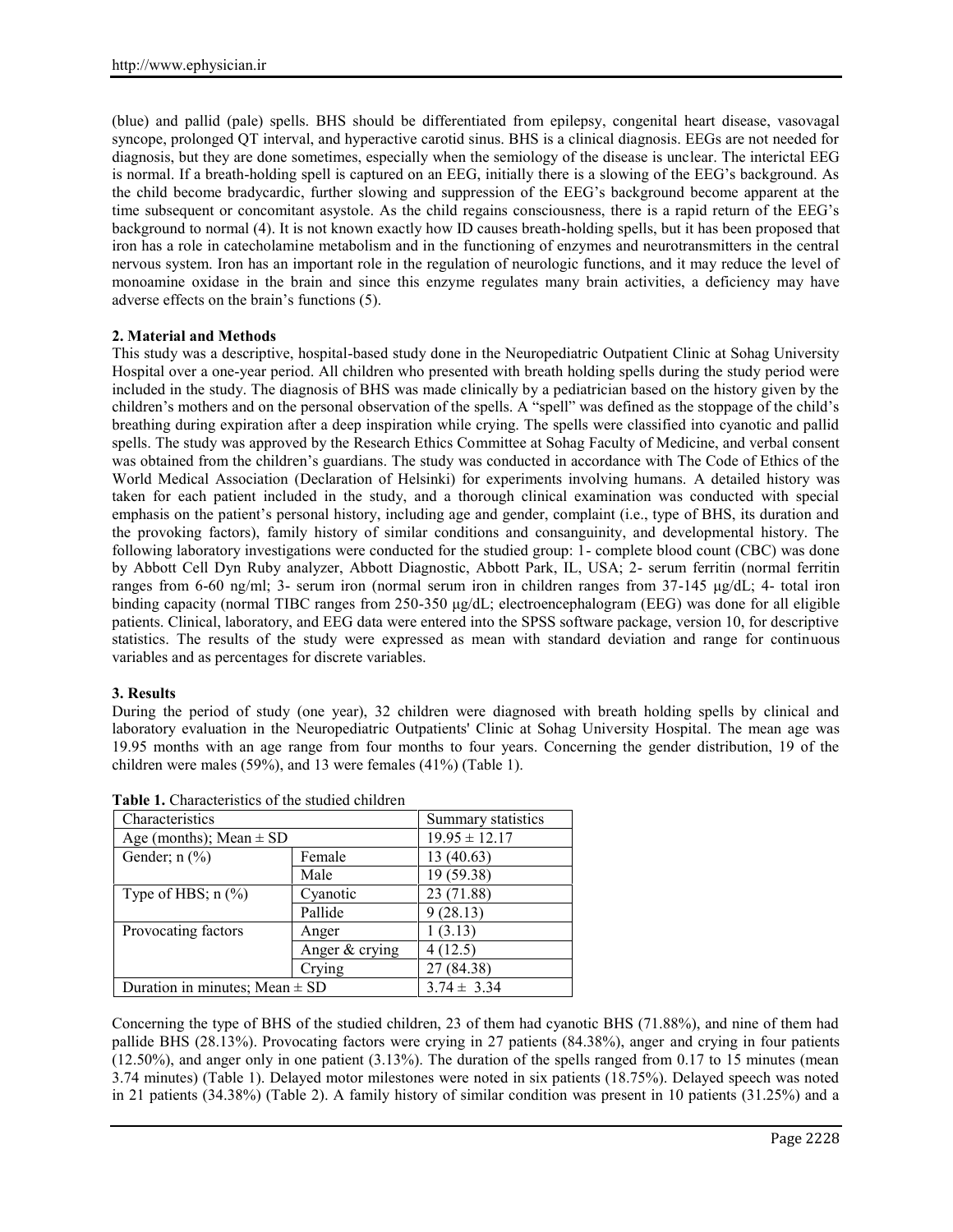history of consanguinity was present in 17 patients (53.13%) (Table 2). Iron deficiency anemia was observed in 20 patients (62.5%) as detected by low hemoglobin concentration (Hb), low hematocrite value (HCT), low mean corpuscular volume (MCV), low mean corpuscular hemoglobin (MCH), low serum iron, low serum ferritin, and high total iron binding capacity (TIBC). The mean Hb concentration was 10.24 g/dl, and it ranged from 8.5 to 12.5 g/dl. Mean hematocrite value was 33.40, and it ranged from 28 to 39.6. Mean MCV was 70.09 fl, and the range was from 51.80 to 86.40 fl. The mean MCH was 21.72 pg/ml, and it ranged from 14.90 to 28.90 pg/ml. Mean serum ferritin was 12.27ng/ml, and it ranged from 2.21 to 77.40 ng/ml. Mean serum iron was 52.75 μg/dL, and it ranged from 21 to 100 μg/dL. Mean iron binding capacity was 340.47 μg/dL, and it ranged from 200 to 440 μg/dL (Table 3). EEG was normal in 11 patients (34.38%) and abnormal in 21 patients (65.63%). Abnormalities that were detected were focal epileptic discharge in 20 patients (62.5%) and generalized cerebral dysrhythemia in one patient  $(3.13\%)$ .

| Characteristics                                      |         | Summary statistics |
|------------------------------------------------------|---------|--------------------|
| Language development; $n$ $\left(\frac{9}{6}\right)$ | Normal  | 11(65.63)          |
|                                                      | Delayed | 21 (34.38)         |
| Motor development; $n$ (%)                           | Normal  | 26 (81.25)         |
|                                                      | Delayed | 6(18.75)           |
| Family history; $n$ (%)                              | No      | 22 (68.75)         |
|                                                      | Yes     | 10(31.25)          |
| Consanguinity                                        | No      | 15 (46.88)         |
|                                                      | Yes     | 17(53.13)          |

**Table 2.** Developmental history and family history of the studied patients

|  | Table 3. Laboratory investigations of studied children |  |
|--|--------------------------------------------------------|--|
|  |                                                        |  |

| Test                  | $Mean \pm SD$      |
|-----------------------|--------------------|
| HR                    | $10.24 \pm 1.13$   |
| <b>HCT</b>            | $33.4 \pm 3.48$    |
| <b>MCV</b>            | $70.09 \pm 7.43$   |
| <b>MCH</b>            | $21.72 \pm 3.23$   |
| Serum iron            | $52.75 \pm 34.43$  |
| Serum ferritin        | $12.72 \pm 15.32$  |
| Iron binding capacity | $340.47 \pm 75.42$ |

# **4. Discussion**

In this study, we performed a clinical and laboratory analysis of the data of 32 children that had BHS. We focused on determining the type of BHS and its relationship with iron deficiency anemia, with special consideration for the presence of abnormal EEG findings and the analysis of neurodevelopmental status. Diagnosis of BHS was made clinically by a pediatrician based on the history given by the mothers and personal observation of the spells. Spells were defined as the child's breathing stopping during expiration after a deep inspiration while crying. Anemia was evaluated by CBC, serum ferritin, serum iron, and total iron binding capacity (TIBC). The mean age of the studied patients was 19.95 months with an age range from four months to four years, which was in good agreement with several other studies (4, 6-8). However, in a study done by Olsen (9), the age onset range was between six and 24 months, but cases with onset in the neonatal period and as late as 48 months have been described. In a study by Tonekaboni et al. (10), the ages of most of the patients (66%) were between six and 24 months. In a study by Subbarayan et al. (11), 40% of the patients had the onset of BHS within first six months of life, 23.3% of them had onset between seven and 12 months of age, and 26.7% had their first experience between 13 and 24 months. The onset of BHS after two years of age constituted only 10%. Concerning the gender of the studied children, 59% were males, and 41% were females. BHS were observed more frequently in boys than in girls, and this also has been reported in other studies (6, 12, 13). Concerning the type of BHS of the children that were studied, cyanotic BHS was detected in 71.88%, and these results also were in good agreement with other studies (7, 14). However, these results were lower than that of some other studies, e.g., Anil et al. (13) (94%), Bhatia et al. (15) (96%), and Tonekaboni et al. (10) (88.5%). However, in a study done by Zehetner et al. (16), 49/95 (51%) had cyanotic spells, 27/95 (29%) only had pallid spells, and 19/95 (20%) had both types with one predominating over the other. A provocating factor was noticed in all patients. Crying was the most common triggering factor (84.38%), similar to the study of Bhatia et al. (15) in which anger and frustration were the common triggering factors in 90.0% of the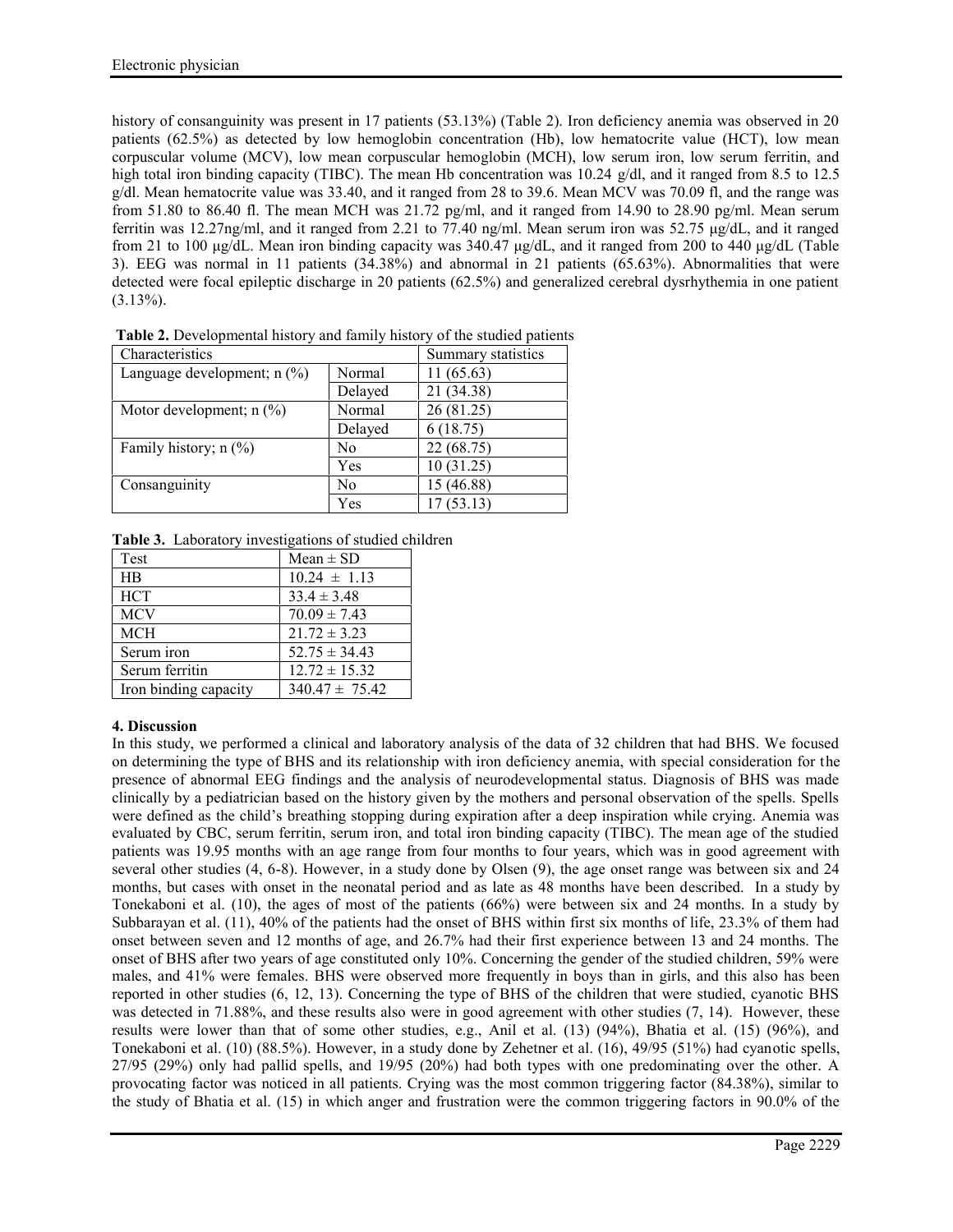cases. In Ashrafi et al.'s study (7), anger and pain were the common triggering factors (65.1%). Other studies reported that BHS was provoked by frustration, anger, fear, or pain, i.e., Goraya et al. (17), Daoud et al. (18), and Evans Owen (19). Consanguinity was present in 53.13% of patients, and these results were much higher than those of Ashrafi et al.'s study (7) (30%) or Hilal Mocan et al.'s study (20) (8.7%). This can be explained by the fact that relatives often marry in the high ranges in our country, especially in Upper Egypt where our study was conducted. In a study done by Daoud et al. (18), positive consanguinity was detected in 70% of the studied cases. Concerning family history, a positive family history was present in 31.25%, which was in agreement with many several similar studies, e.g., Paul et al. (14) (35%), Zehetner et al. (16) (30%), and Bhat et al. (12 ) (34%) . However, it was less than those of Ashrafi et al.'s (7) study (51.2%) and Daoud et al.'s study (18) (47.5%). However, in the study done by Handan Gençgonül et al. (8), positive family history was detected in 22% of the studied cases. Family pedigree analysis of children with BHS suggested an autosomal dominant pattern of inheritance with reduced penetration (7). In a study conducted in the Hartford Center in the USA, family pedigrees of 57 proband were examined, of which 27% of proband parents and 21% of proband siblings had severe current or prior BHS.

Iron deficiency anemia was observed in 62.5% of the studied patients, as detected by low Hb, low HCT, low MCV, low MCH, low serum iron, low serum ferritin, and high total iron binding capacity (TIBC), and these results were in good agreement with those of Tonekaboni et al. (10) (68.6%) and Hudagolu et al. (4) (62.5%). The mechanism that links BHS and IDA is not clear. It has been postulated that decreased oxygen concentrations in the lungs (1) and in the brain (15) in IDA caused BHS. It has been proposed that iron has an important role in the regulation of the neurologic function, it may reduce the monoamine oxidase in the brain by increasing the urinary norepinephrine, and since this enzyme regulates many brain activities, its deficiency may have an adverse effect on brain function (5). This result was slightly higher than that of Ashrafi et al. (7) (53%) and that of Handan Gençgonül et al. (8) (56%). This can be explained by low socioeconomic status and bad nutritional habits, especially at time of weaning, and the lack of iron supplements. But our results were lower than those of Hilal Mocan et al. (20) (69.2%). This can be explained by the marked improvement of formula production in the last few years. Most types of formula are enriched with iron and vitamins. As reported previously, a low serum ferritin may be the earliest laboratory finding of IDA (18). Concerning the EEG findings, the EEGs were normal in (34.38%) of the studied patients and abnormal in (65.63%) of them. The abnormalities that were detected were focal mild epileptic discharge in 20 patients (62.5%) and generalized cerebral dysrhythemia in one patient (3.13%). In a study by Hudagolu et al. (4), 37.5% had epileptogenic EEG abnormalities, 12.5% had benign EEG variants, and (50%) had completely normal EEGs. The focal epileptiform discharge that was detected in the patients originated from the centrotemporal and centroparietal regions. There was no statistically significant difference between patients with epileptiform EEG changes and patients with normal EEGs. In Hilal Mocan et al.'s study, abnormal EEGs were detected in 20% of the studied patients in the form of slight or moderate EEG abnormalities (20). In the study done by Ashrafi et al., all of the patients had normal EEGs (7).

# **5. Conclusions**

BHS is a common and important problem that is encountered in the Neuropediatric Clinic, and the cyanotic type was more common than the pallid type. BHS commonly was associated with iron deficiency anemia, which, in turn, is a common nutritional problem in our country. The EEGs showed significant abnormalities in this disorder.

## **Acknowledgments:**

We thank the children who participated in this study and their parents for allowing them to participate.

## **Conflict of Interest:**

There is no conflict of interest to be declared.

## **Authors' contributions:**

All authors contributed to this project and article equally. All authors read and approved the final manuscript.

## **References**

- 1) DiMario FJ Jr. Prospective Study of Children with Cyanotic and Pallid Breath-Holding Spells. Pediatrics. 2001; 107(2): 265-9. PMID: 11158456.
- 2) Anderson JE, Bluestone D. Breath-Holding Spells: Scary but not Serious. Contemp Pediatr. 2000; 1: 61.
- 3) Health wise. Breath holding spells, Incorporated, Boise, 2010; ID 83701.